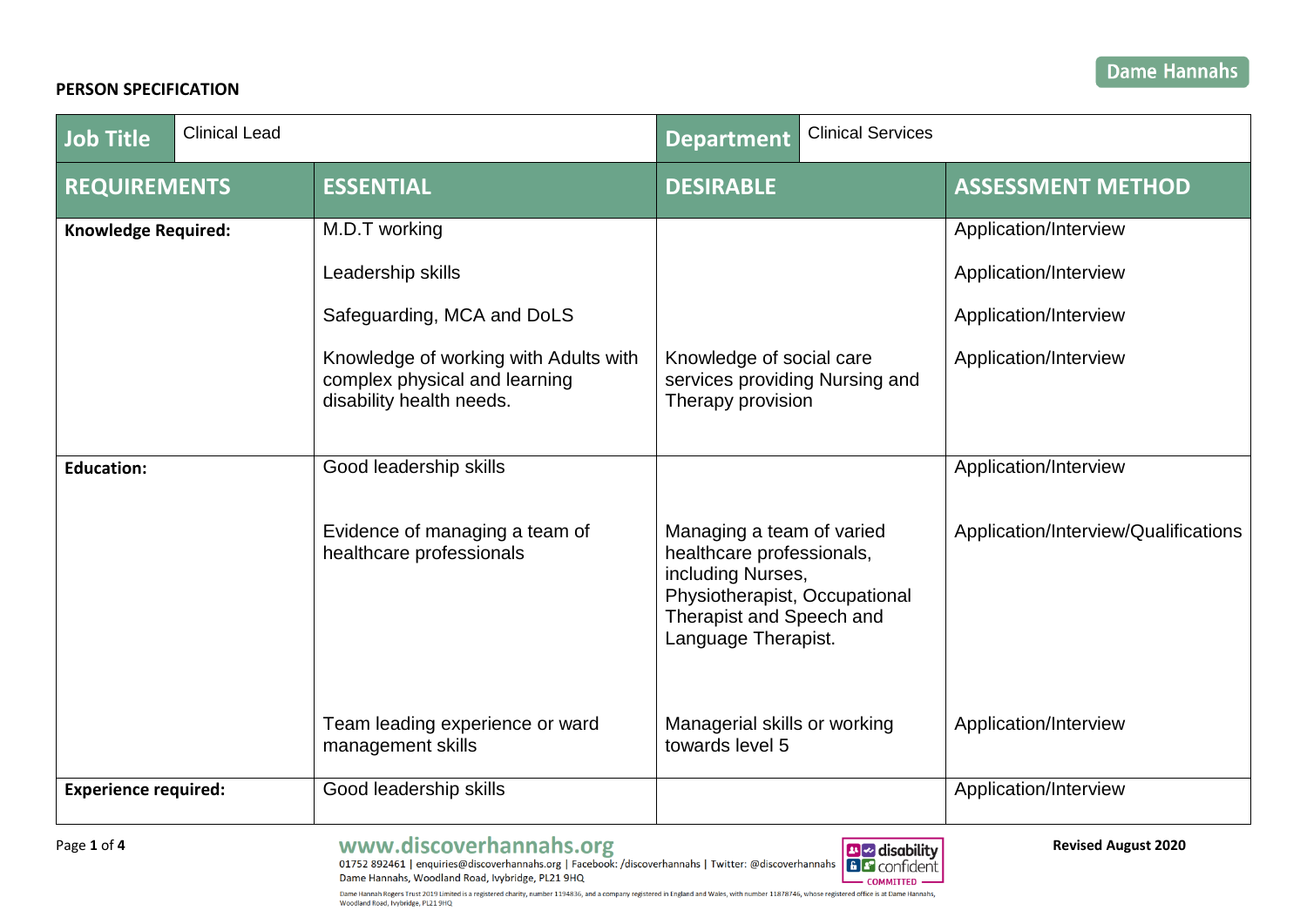|                              | Evidence of managing a team of<br>healthcare professionals                                                                                             | Managing a team of varied<br>healthcare professionals,<br>including Nurses,<br>Physiotherapist, Occupational<br>Therapist and Speech and<br>Language Therapist. | Application/Interview/Qualifications |
|------------------------------|--------------------------------------------------------------------------------------------------------------------------------------------------------|-----------------------------------------------------------------------------------------------------------------------------------------------------------------|--------------------------------------|
|                              | Team leading experience or ward<br>management skills                                                                                                   | Managerial skills or working<br>towards level 5                                                                                                                 | Application/Interview                |
| <b>Skills and Abilities:</b> | Good communication skills                                                                                                                              | Postgraduate level qualification<br>(PGCE / PGdip / Masters / PhD)                                                                                              | Application/Interview                |
|                              | A broad range of nursing knowledge,<br>theory and practical                                                                                            |                                                                                                                                                                 | Application/Interview                |
|                              | A broad range of Therapy knowledge,<br>Theory on 24 hour Therapy plans                                                                                 |                                                                                                                                                                 | Application/Interview                |
|                              | Good knowledge of Clinical<br>Governance and Regulatory<br>compliance.                                                                                 |                                                                                                                                                                 | Application/Interview                |
|                              | Ability to write and review policies<br>relating to the nursing department,<br>which comply with NMC guidelines,<br>statutory and regulatory guidance. |                                                                                                                                                                 | Application/Interview                |
|                              | Ability to write and review policies<br>relating to Therapy department, which                                                                          |                                                                                                                                                                 |                                      |

Page 2 of 4 **1995 1996 1997 1997 1997 1998 1997 1998 1999 1999 1999 1999 1999 1999 1999 1999 1999 1999 1999 1999 1999 1999 1999 1999 1999 1999 1999 1999 1999 1999** Dame Hannahs, Woodland Road, Ivybridge, PL21 9HQ

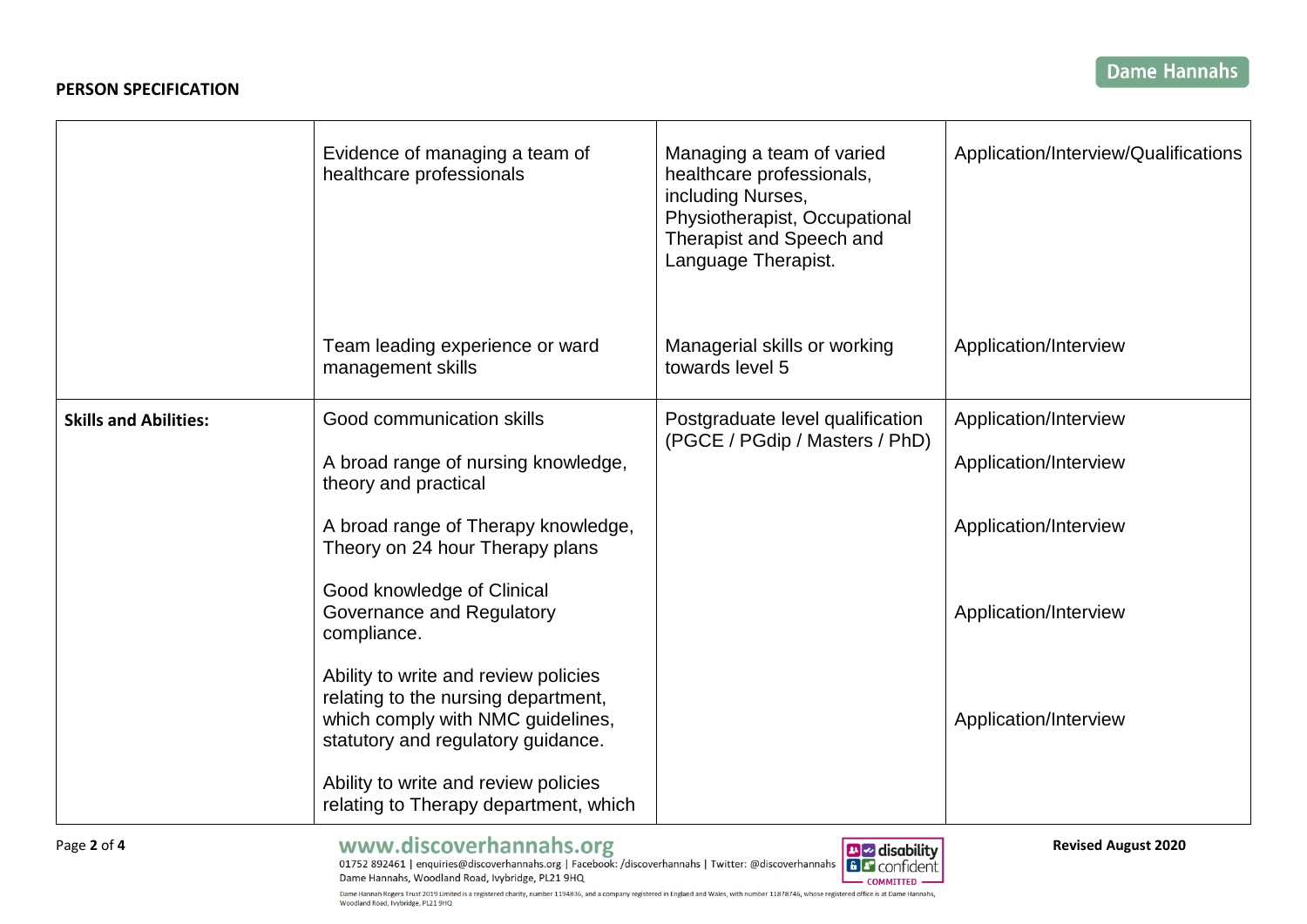### **PERSON SPECIFICATION**

|                                                                                                                                                   | comply with HCPC guidelines,<br>statutory and regulator guidance. |  | Application/Interview |  |  |  |
|---------------------------------------------------------------------------------------------------------------------------------------------------|-------------------------------------------------------------------|--|-----------------------|--|--|--|
| <b>Personal Attributes:</b>                                                                                                                       | Enthusiastic and highly motivated                                 |  | Application/Interview |  |  |  |
|                                                                                                                                                   | Enjoy working with Adults with complex<br>healthcare needs        |  | Application/Interview |  |  |  |
|                                                                                                                                                   | Caring and compassionate                                          |  | Application/Interview |  |  |  |
|                                                                                                                                                   | Committed and flexible                                            |  | Application/Interview |  |  |  |
| NB MUST INCLUDE SKILLS, ABILITIES, EXPERIENCE, BEHAVIOURS AND ATTITUDE/MOTIVATION<br>TOWARDS CHILDREN/VULNERABLE ADULTS (DELETE FROM PERSON SPEC) |                                                                   |  |                       |  |  |  |

# Page 3 of 4 **1995 1996 1997 1997 1997 1998 1997 1998 1999 1999 1999 1999 1999 1999 1999 1999 1999 1999 1999 1999 1999 1999 1999 1999 1999 1999 1999 1999 1999 1999**

Dame Hannahs, Woodland Road, Ivybridge, PL21 9HQ

**BE** confident  $-$  COMMITTED  $-$